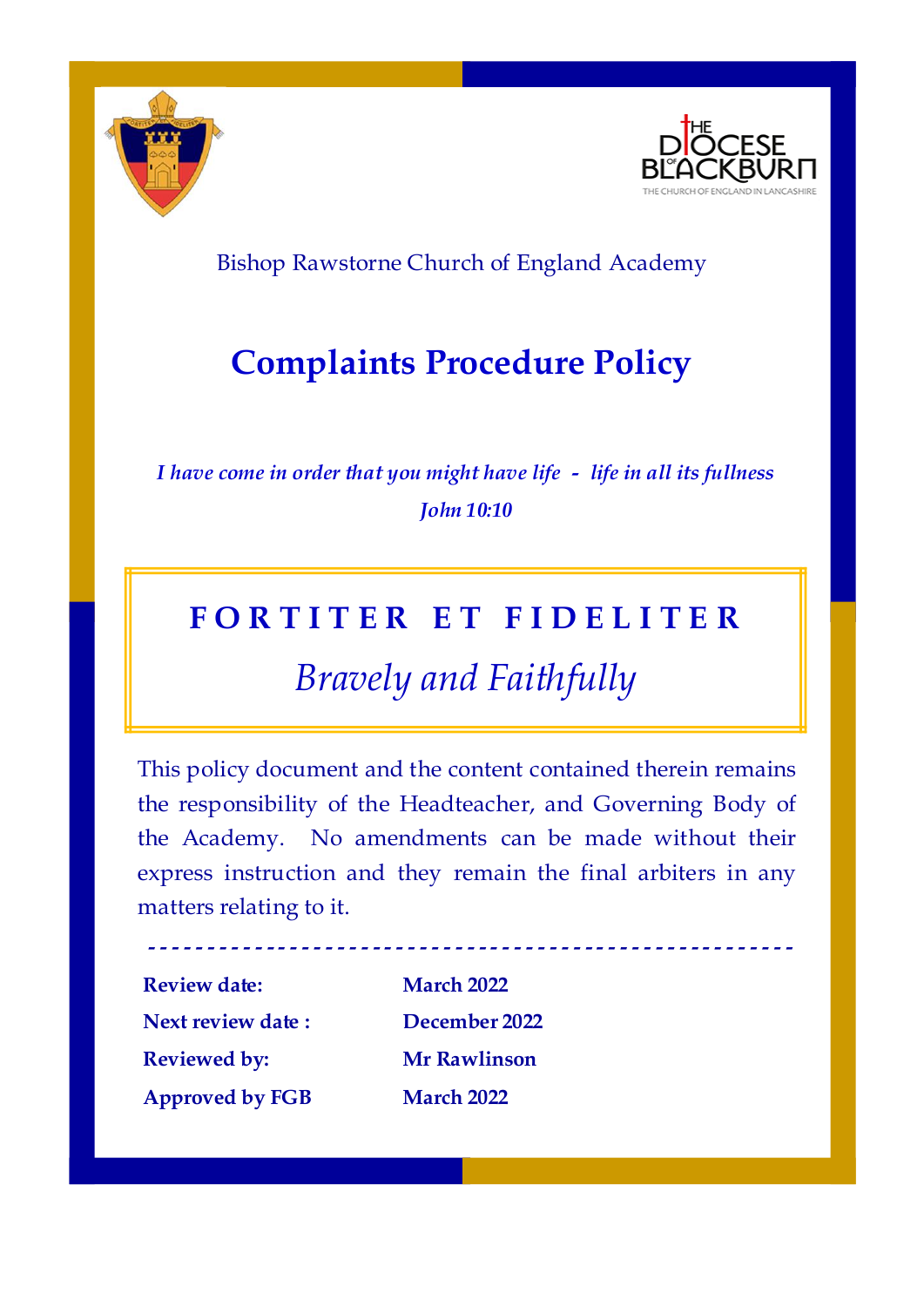#### **Bishop Rawstorne Church of England Academy**

## **THE CHRISTIAN COMMUNITY**

### **"A Christian community that delights in seeking wisdom and knowledge, built upon the relationships and qualities of character that enable our students to flourish"**

Bishop Rawstorne is a diverse, welcoming, Christian learning community committed to nurturing respectful and responsible citizens, empowering ALL learners to flourish.

Fundamental to this Christian community is the belief that:

- the ethos of the school reflects our Christian beliefs and spiritual values, creating an environment that promotes positive behaviour;
- we have a collective responsibility for the welfare of ALL people in our school community.

#### **Complaints Procedures**

It should be remembered that all complaints should be recorded on file.

#### **Students:**

It is an obligation to follow up student complaints and to investigate specific allegations where they have been made. It is a necessity to keep a written record of questions asked and procedures followed when looking into a complaint.

#### **Staff:**

Teaching staff have a direct line through their line-managers and the SLT. These complaints may concern the specific behaviour of a student or students or could be related to unprofessional conduct by colleagues. Once again there is a duty for all matters to be fully investigated and recorded. Staff contracts include a grievance procedure and colleagues should remember that there is a staff governor representative. Where a member of staff feels aggrieved with a Senior Leadership decision, he/she is encouraged to talk to the staff governor representative or any of the other governors initially. Subsequently there is the full grievance procedure included within the contract which can be followed.

#### **Parents:**

See the Parental Complaints procedure that follows.

Bishop Rawstorne Church of England Academy has long prided itself on the quality of the teaching and pastoral care provided to its students. However, if parents do have a complaint, they can expect it to be treated by the school in accordance with this procedure.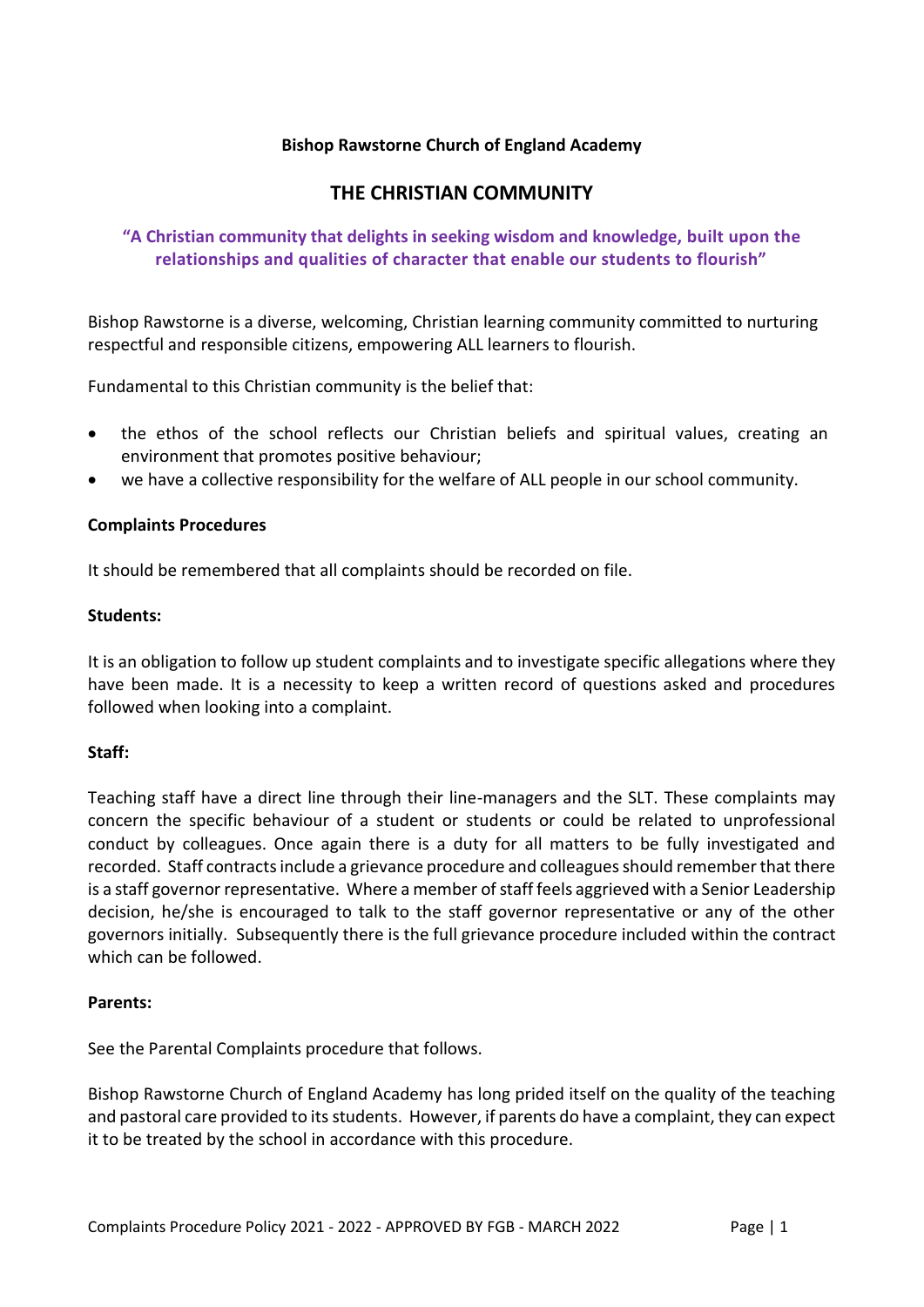#### **Stage 1 - Informal Resolution**

It is hoped that most complaints and concerns will be resolved quickly and informally.

An informal complaint is referred to as a concern. Bishop Rawstorne Church of England Academy will not log 'concerns' as a complaint. However the concern will be acted upon by the school. The concern/issue will be investigated and the outcome made known, usually within five working days, to the complainant.

If parents have a complaint they should normally contact their son/daughter's Group Tutor or classroom teacher in the first instance. In many cases the matter will be resolved straight away by this means to the parents' satisfaction. If the aforementioned member of staff cannot resolve the matter alone, it may be necessary for them to consult the relevant Head of Year or Curriculum Leader.

Complaints made directly to a member of SLT, Deputy Headteacher or Headteacher will usually be referred to the relevant Head of Year or Curriculum Leader.

The Group Tutor, classroom teacher, Head of Year or Curriculum Leader will make a written record of all concerns and complaints and the date on which they were received. Should the matter not be resolved within five days or in the event that the school and the parent fail to reach a satisfactory resolution, then parents will be advised to proceed with their complaint in accordance with Stage 2 of this Procedure.

#### **Stage 2 - Formal Resolution**

If the complaint cannot be resolved on an informal basis, then the parents should put their complaint in writing to the Headteacher. The Headteacher will decide, after considering the complaint, the appropriate course of action to take.

In most cases, the Headteacher will respond in writing, or, if appropriate, have a telephone conversation with parents or meet with them, normally within five days of receiving the complaint, If possible, a resolution will be reached at this stage. Once the Headteacher is satisfied that, so far as is practicable, all of the relevant facts have been established, a decision will be made and parents will be informed of this decision in writing. The Headteacher will also give reasons for his decision.

It may be necessary for the Headteacher to carry out further investigations.

The Headteacher will keep written records of all meetings and interviews held in relation to the complaint. It may be necessary at this point, at the discretion of the Headteacher, to inform the Chair of Governors of a formal complaint being made.

If parents are still not satisfied with the decision, they should proceed to Stage 3 of this Procedure.

#### **Stage 3 - Panel Hearing**

If parents seek to invoke Stage 3 (following a failure to reach an earlier resolution) they will be referred to the Chair of Governors, Mr Andrew Marston, the member of the Governing Body appointed to request the Clerk to the Governors to call hearings of the Complaints Panel.

Complaints Procedure Policy 2021 - 2022 - APPROVED BY FGB - MARCH 2022 Page | 2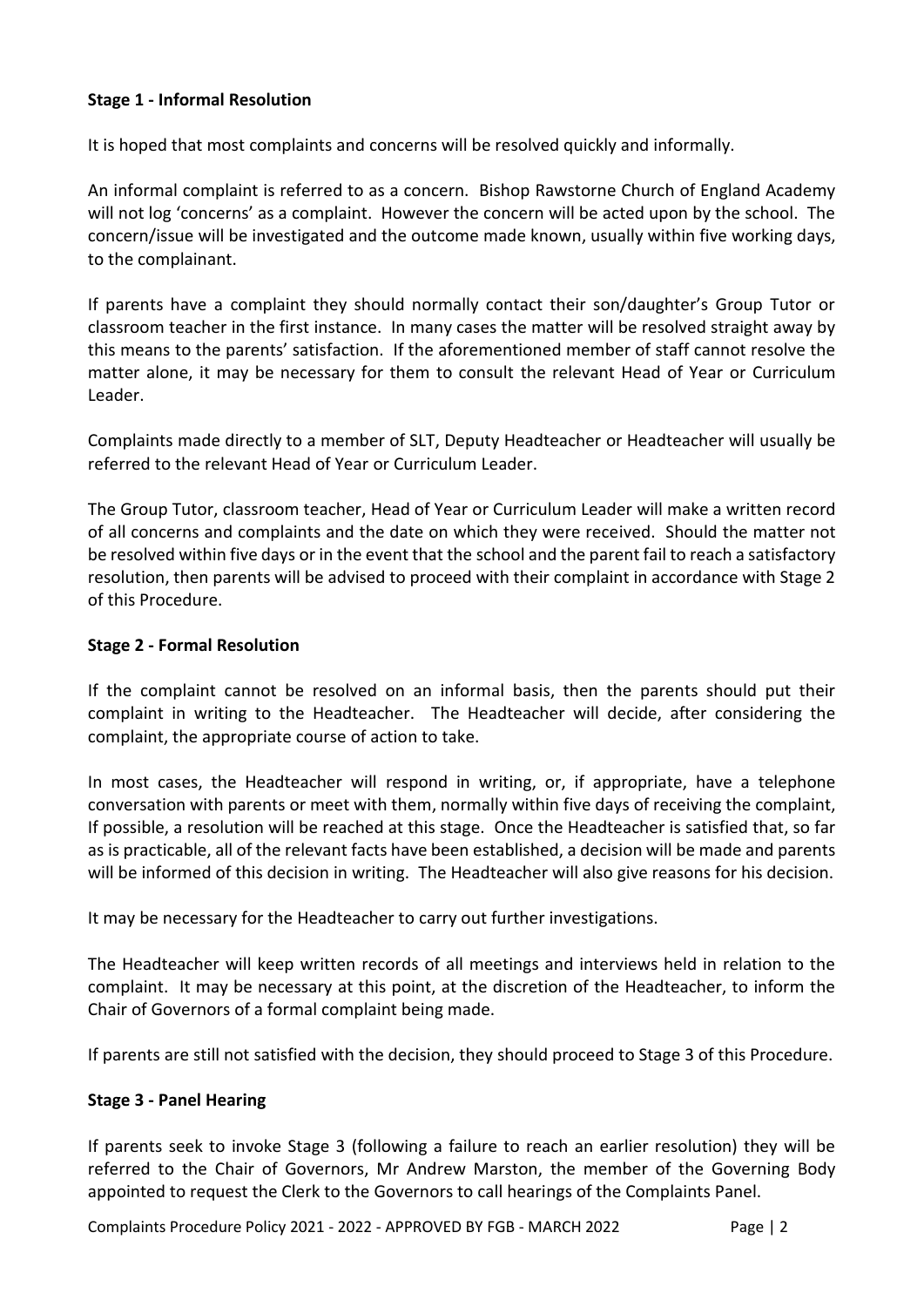The matter will then be referred to the Complaints Panel for consideration. The panel will consist of at least three persons not directly involved in the matters detailed in the complaint, one of whom shall be independent of the management and running of the school. Each of the panel members shall be appointed by the Board of Governors. The Clerk to the Governors will then acknowledge the complaint and schedule a hearing to take place as soon as practicable and normally within ten days.

If the panel deems it necessary, it may require that further particulars of the complaint or any related matter be supplied in advance of the hearing. Copies of such particulars shall be supplied to all parties not later than two whole days prior to the hearing.

The parents may be accompanied to the hearing by one other person. This may be a relative, teacher or friend. Legal representation will not normally be appropriate.

If possible, the panel will resolve the parents' complaint immediately without the need for further investigation.

Where further investigation is required, the Panel will decide how it should be carried out. After due consideration of all facts they consider relevant, the Panel will reach a decision and may make recommendations, which it shall complete within ten days of the hearing. The Clerk to the Governors on behalf of the Panel will write to the parents informing them of its decision and the reasons for it. The decision of the Panel will be final. The Panel's findings and, if any, recommendations will be sent in writing to the parents, the Headteacher, the Governors and, where relevant, the person complained about.

Parents can be assured that all concerns and complaints will be treated seriously and confidentially. Correspondence, statements and records will be kept confidential except in so far as is required of the school, including where disclosure is required in the course of the school's inspection; or where any other legal obligation prevails.

#### **THE EDUCATION AND INSPECTION ACT 2006**

The Education and Inspections Act 2006 provides all schools with the power to impose 'disciplinary penalties' where students' behaviour falls below the standards which could be reasonably expected of him/her whether because he/she fails to follow a school rule or an instruction by a member of staff.

The power to impose 'disciplinary penalties' extends to other schools / trips / college / work placements / alternative provision / vocational centres a student may be attending for a particular course and to situations where the student is not on the premises and is not under the lawful control of a member of staff. It also covers penalties for a failure by the student to comply with a penalty previously imposed on him/her.

The Act also makes it lawful for any school to impose a penalty as long as it is not in breach of any statutory requirement or prohibition and it is reasonable.

In determining whether a disciplinary penalty was 'reasonable' it is the school's responsibility to take the following into account: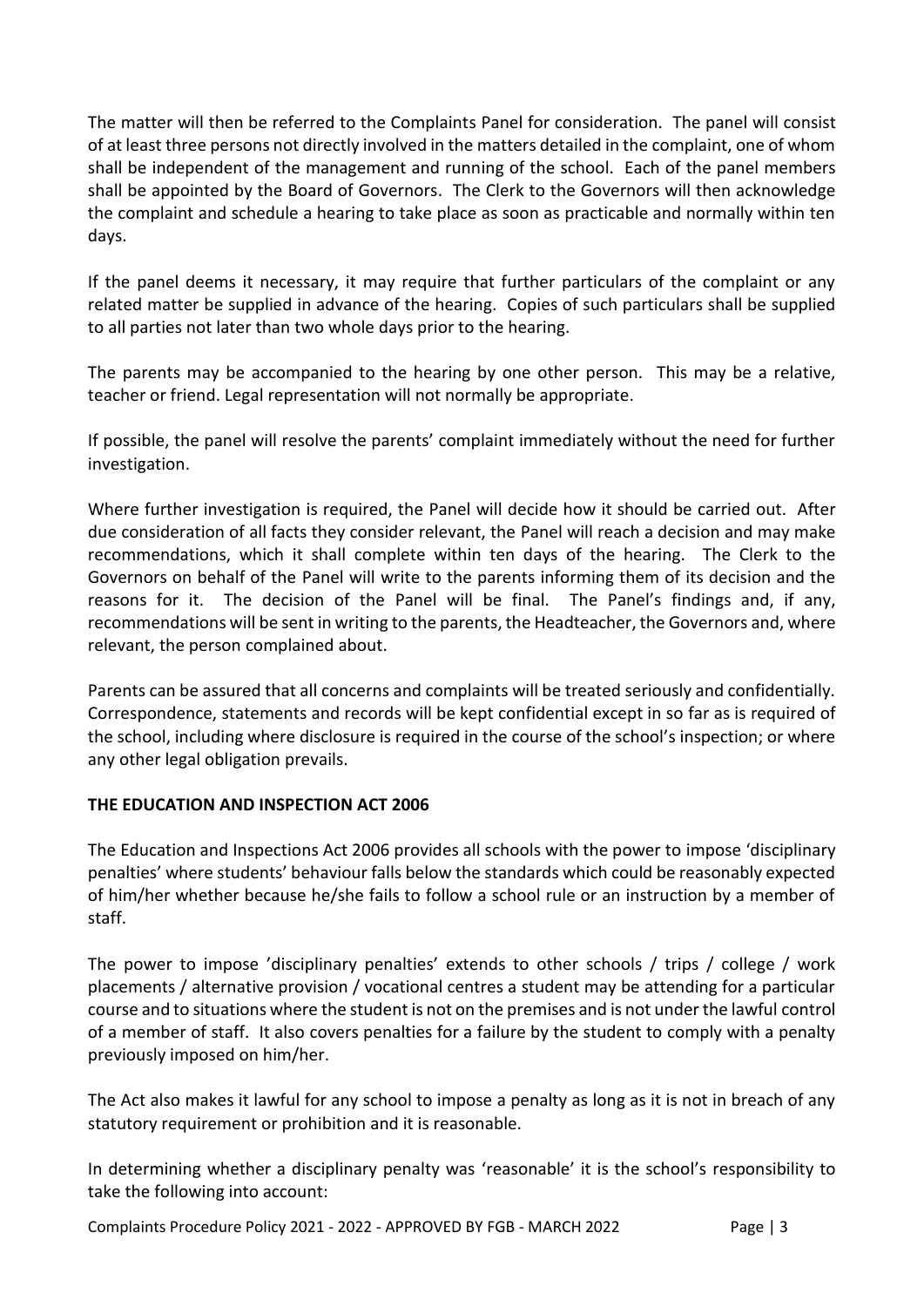- Whether the penalty is a proportionate sanction in the circumstances-
- Any special circumstances which are known to the person imposing the penalty including the student's age.
- Any special educational needs, any disability and any religious requirement affecting him/her.

There may be occasions when a student's behaviour and actions require a specific response, which may not appear within this policy.

It is the Headteacher's responsibility and at the Headteacher's discretion, on such occasions, to respond with appropriate sanctions given the nature of the student's behaviour.

"Disciplinary penalties" must not be degrading and must respect Article 3 of the European Convention of Human Rights contained within the Human Rights Act 1998. i.e. "No one shall be subjected to torture or to inhuman or degrading treatment or sanction."

### **COMPLAINTS**

Parents wishing to challenge any sanction imposed by the school will need to contact the relevant Head of Year or Curriculum Leader in the first instance. If there is still disagreement with the decision made by the school, parents should submit their concerns in writing in accordance with guidance in this 'Complaints Procedure Policy' which can also be found on the school website. Any complaint must be made in writing within ten working days of the "incident".

The Senior Leadership Team will then further investigate the issues raised and respond accordingly in writing, at five working days after the receipt of the letter. Working days shall be defined as school days.

- Any correspondence from, or subsequent meetings that may be held in school are to involve ONLY those with parental responsibility.
- Where any incident or complaint involves more than one student, each student will be dealt with separately; this includes any meeting that may take place at school with parents. There will be no joint meetings with the parents of more than one student.
- During any form of communication with the school, be it by telephone, email, letter or faceto-face meetings, no form of aggression or abuse will be tolerated. At that point, the school reserves the right to terminate any further communication other than written correspondence.
- Should any incident within school involve communication with the police, the school will follow the express guidance of the police in terms of how the matter is dealt with and any communication with parents.
- Whilst we appreciate that matters arising may be sensitive or even distressing, we will not provide an immediate response other than an acknowledgment, as we feel this does not provide a thorough, well thought out and measured response that may be required in any final decision made by the Senior Leadership Team.
- Any meetings that take place regarding initial concerns raised or a possible subsequent complaint will be organised at the discretion of the school, taking into account staff availability and appropriate timing for such a matter.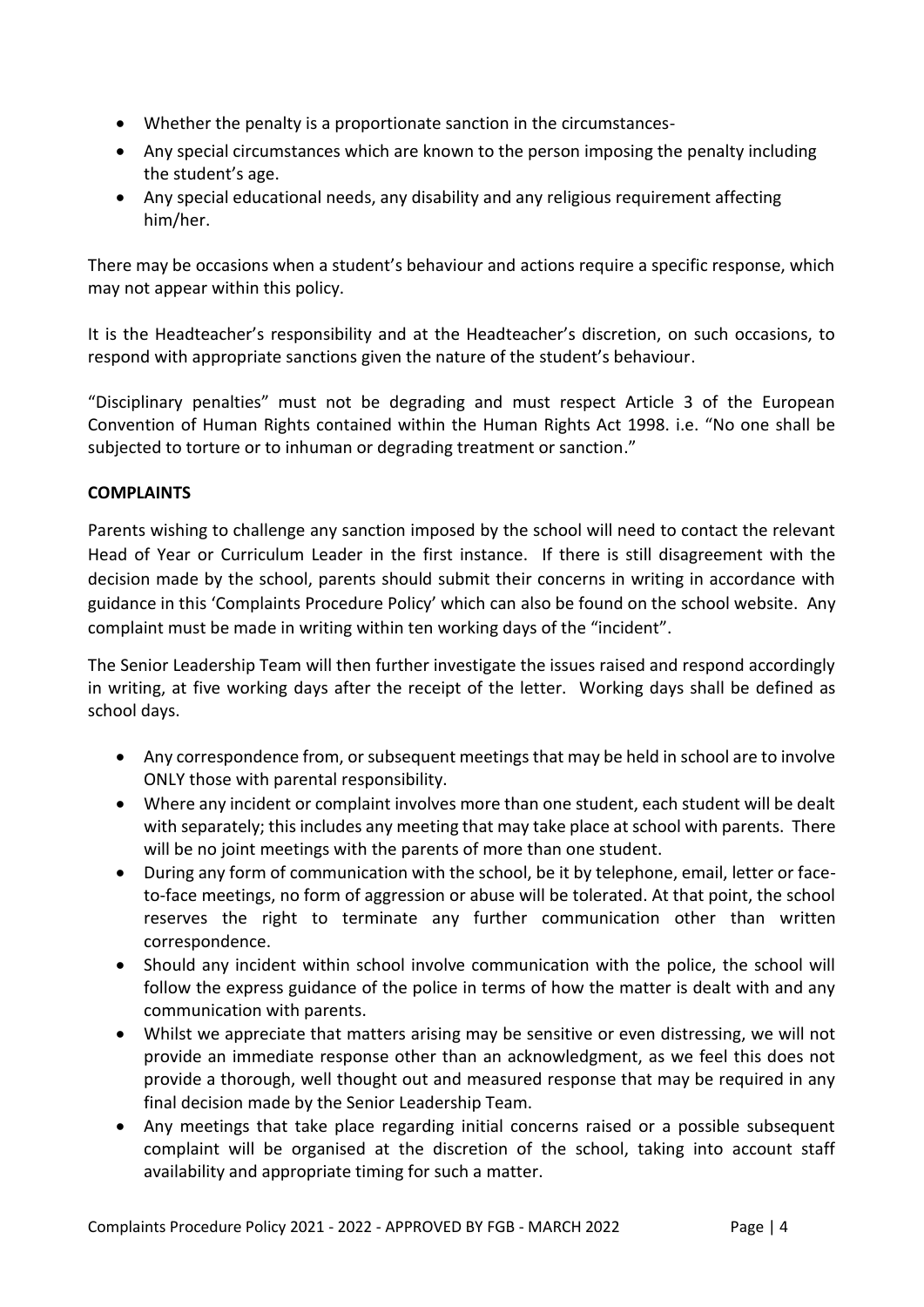• Should the Complaints Policy process be commenced, then any sanction would be held in abeyance until the process has been exhausted and a final judgement made. If a complaint is not upheld, then the original sanction will be imposed.

#### **THE FREEDOM OF INFORMATION ACT**

Under the Freedom of Information Act and the Environmental Information Regulations you have a right to request any recorded information held by a public authority, such as a government department, local council or state school. Environmental information requests can also be made to certain non-public bodies carrying out a public function.

You can ask for any information you think Bishop Rawstorne Church of England may hold. The right only covers recorded information which includes information held on computers, in emails and in printed or handwritten documents as well as images, video and audio recordings.

You should identify the information you want as clearly as possible.

Your request can be in the form of a question, rather than a request for specific documents, but the school does not have to answer your question if this would mean creating new information or giving an opinion or judgment that is not already recorded.

Some information may not be given to you because it is exempt, for example because it would unfairly reveal personal details about somebody else.

You don't have to know whether the information you want is covered by the Environmental Information Regulations or the Freedom of Information Act. When you make a request, it is for the school to decide which law they need to follow.

You can ask for any information you choose, at any time, but you may not always succeed in getting it. Before you make a request, it may help to consider the following questions.

Is the information you want already available, for example, on the school's website? The school must make certain information routinely available. Do this by looking at its website or by contacting the school.

Is the information you want your own personal data?

If your request is for information about yourself, such as your medical records, you should make a subject access request under the Data Protection Act.

Is the school likely to have the information?

It may save you time if you check with the school whether it is likely to have the information you want. For example, you may not be sure whether the information you want is held by your school or the local authority. Public authorities must give reasonable advice and assistance to anyone asking for information, so you should feel free to ask for help in making your request.

Is the information you want suitable for general publication?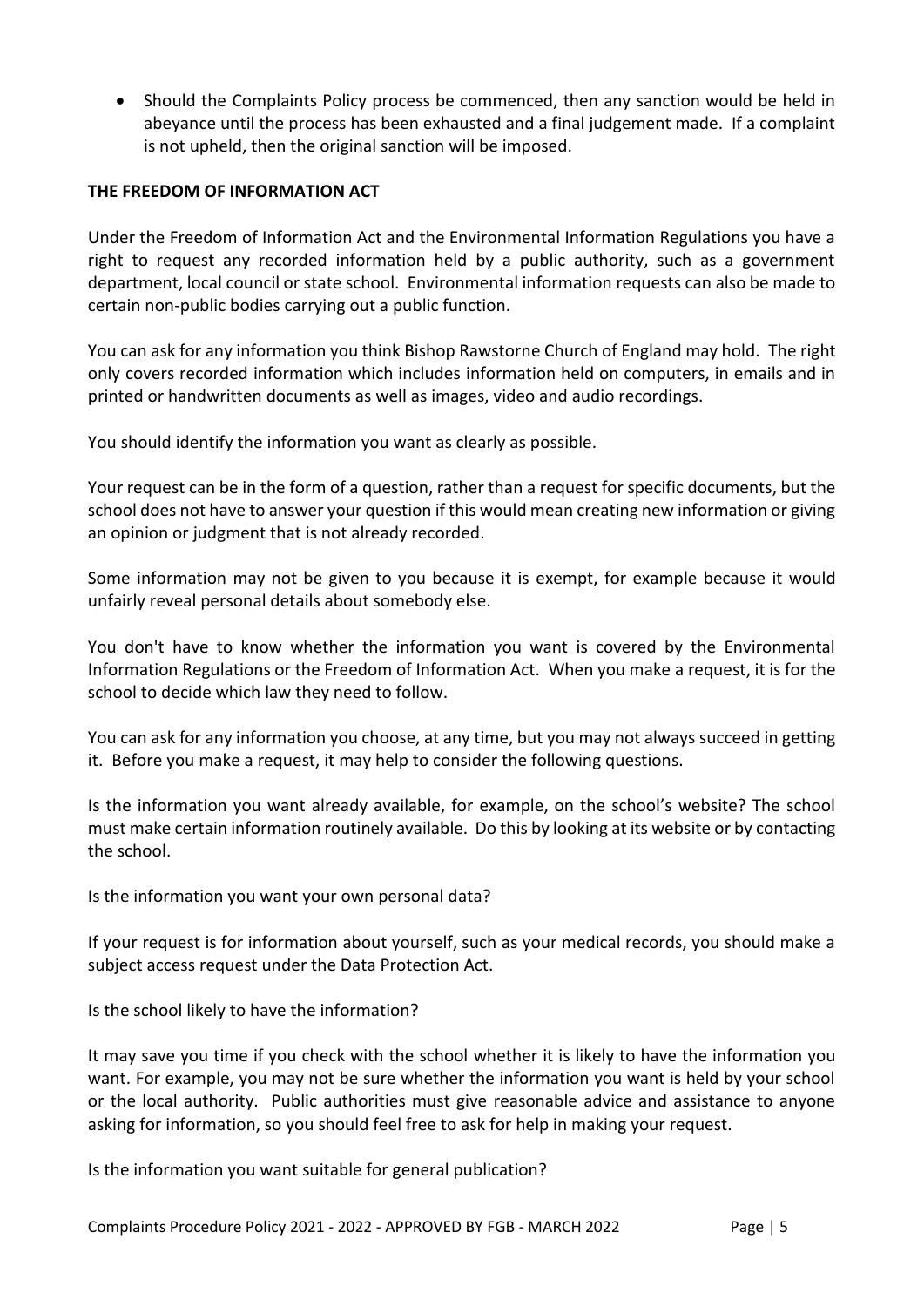The aim of the Freedom of Information Act is to make information available to the general public. You can only obtain information that would be given to anybody who asked for it, or would be suitable for the general public to see.

Some information, such as records about a deceased person, or documents you need for legal purposes, may not always be available under the Act. However, you may have a right to see the information you want under other legislation. The school should advise you.

The school should send you the information within 20 working days of receiving your request. Schools are allowed more time during school holidays. In the case of a request made on the last day of term, the first working day would be the first day of the next term.

The school will tell you when to expect the information if they need more time.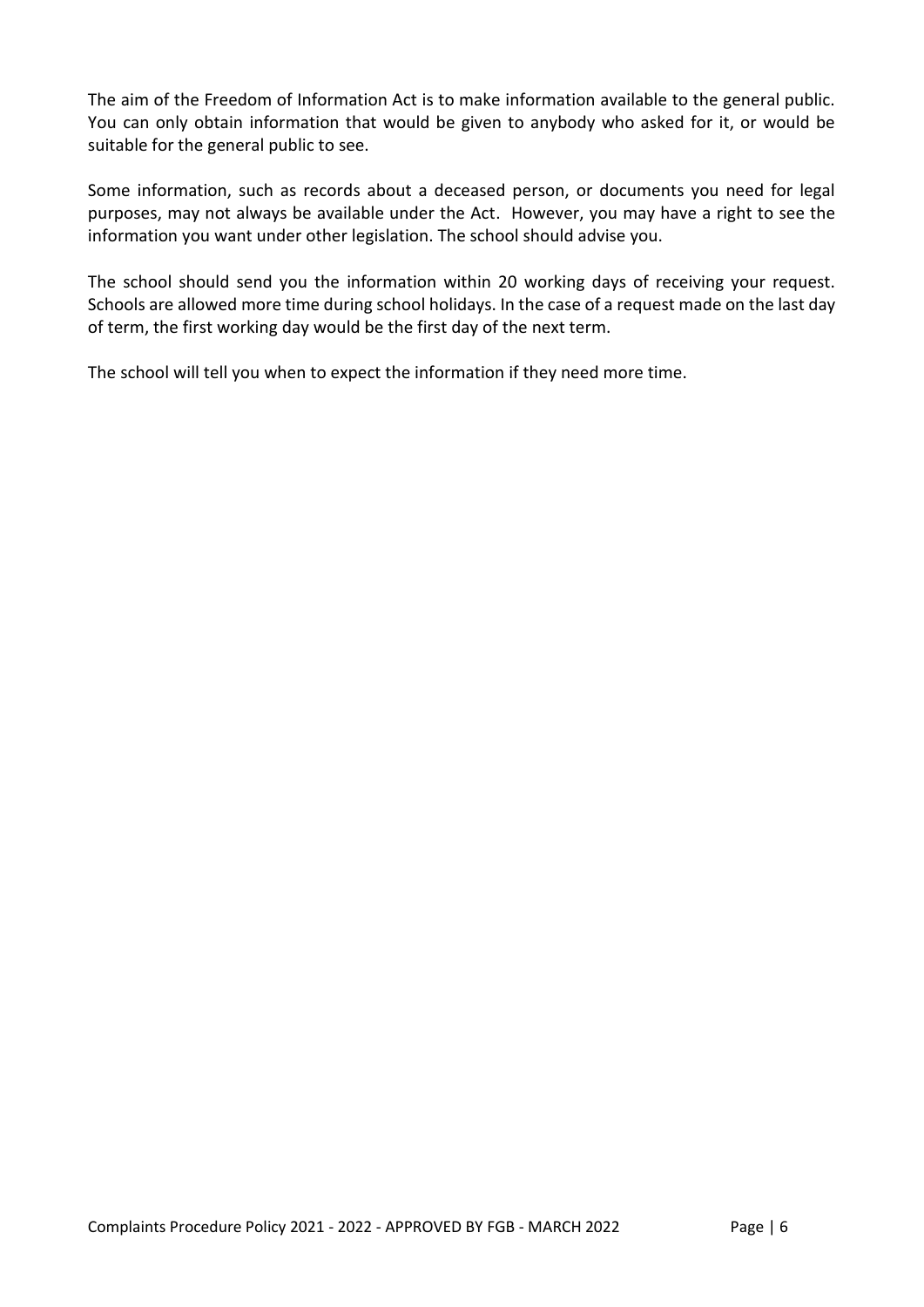#### **BISHOP RAWSTORNE CHURCH OF ENGLAND ACADEMY**



## **INTERNAL COMPLAINTS LOG STAGE 2**

| Complaint reference number:                                                                                                            |            |  |            |                                                                      |          |  |  |
|----------------------------------------------------------------------------------------------------------------------------------------|------------|--|------------|----------------------------------------------------------------------|----------|--|--|
| Name of Complainant:                                                                                                                   |            |  |            |                                                                      |          |  |  |
| Contact details:                                                                                                                       |            |  |            |                                                                      |          |  |  |
|                                                                                                                                        |            |  |            |                                                                      |          |  |  |
| Date of Receipt:                                                                                                                       |            |  |            | Received by:                                                         |          |  |  |
| How Received?                                                                                                                          | By form    |  |            | By email                                                             |          |  |  |
|                                                                                                                                        | In writing |  |            | Personal visit                                                       |          |  |  |
| By representative (give details)                                                                                                       |            |  |            | Other                                                                |          |  |  |
| <b>Brief details of Complaint:</b><br>(You may attach additional sheet(s)                                                              |            |  |            |                                                                      |          |  |  |
| Outcome requested:                                                                                                                     |            |  |            |                                                                      |          |  |  |
| Date of acknowledgement of complaint:<br>(Within time-scale? YES/NO)                                                                   |            |  |            |                                                                      |          |  |  |
| Date of resolution:<br>Details of Resolution (append relevant papers)                                                                  |            |  |            |                                                                      |          |  |  |
| Date of confirmation of outcome:                                                                                                       |            |  |            |                                                                      |          |  |  |
| (Within time-scale? YES/NO)                                                                                                            |            |  |            | <u> 1980 - Johann Barn, mars an t-Amerikaansk politiker (* 1908)</u> |          |  |  |
| Other relevant information:                                                                                                            |            |  |            |                                                                      |          |  |  |
| Complainant wishes to proceed to Stage 3?                                                                                              |            |  | <b>YES</b> |                                                                      |          |  |  |
| Complainant contacted re-opinion of timeliness and fairness?<br>Complaints Procedure Policy 2021 - 2022 - APPROVED BY FGB - MARCH 2022 |            |  |            |                                                                      | Page   7 |  |  |